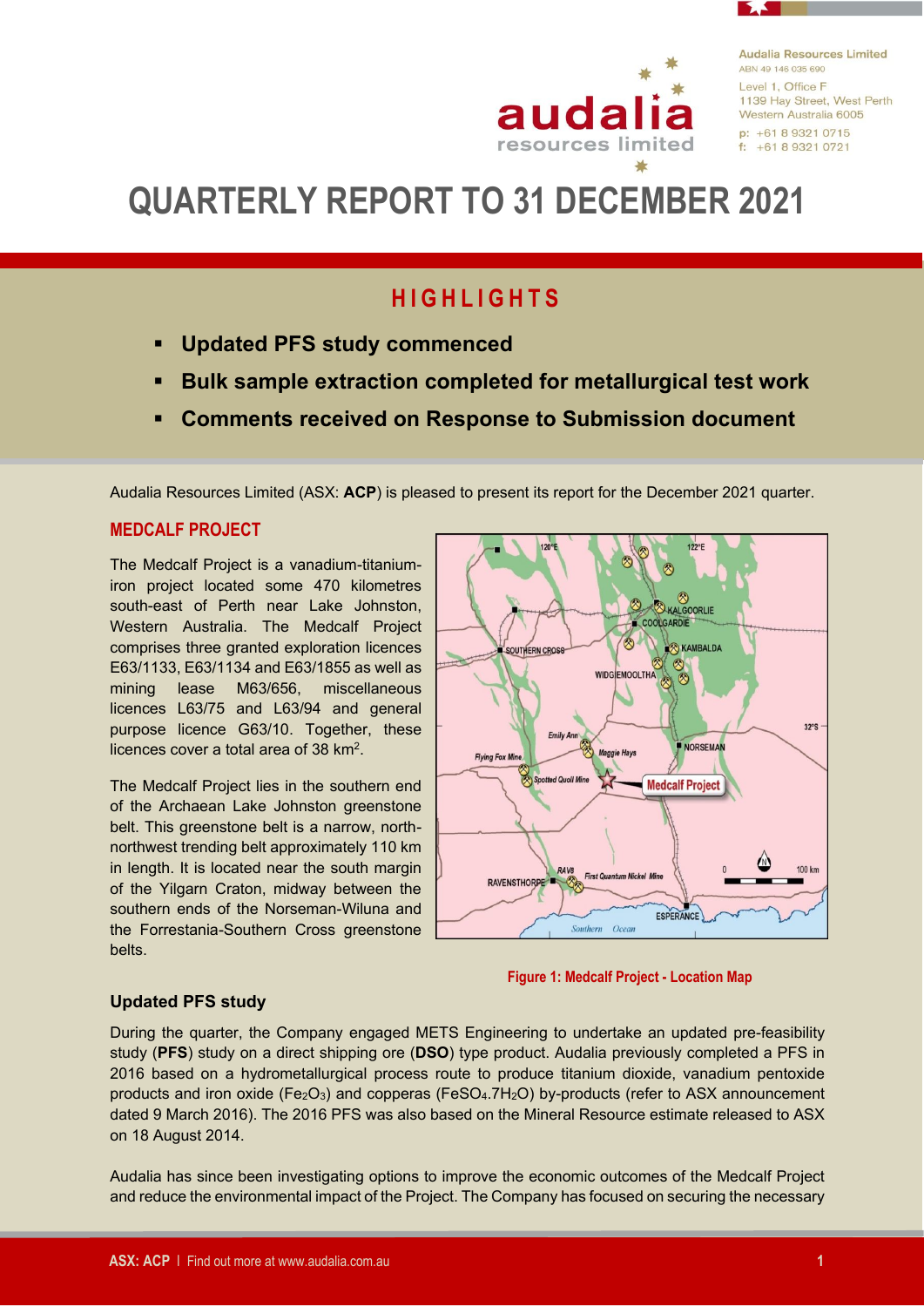

licences and approvals, in particular the primary environmental approval, required for the development of the Medcalf Project.

Metallurgical test work has also been prioritised and alternative process routes have been investigated to further optimise and de-risk the Medcalf Project with simplified process and different products (refer to ASX announcements dated 26 October 2017 and 28 September 2020). Audalia also reported an update to the Mineral Resource estimate on 18 August 2018 following completion of a reverse circulation drilling program of 89 holes for 3,794m.

The updated PFS will review and examine all new information since the 2016 PFS with the focus on the DSO lump ore product. The updated PFS information will be provided to a mining consultant for reporting a JORC compliant Ore Reserve estimate.

### **Metallurgical test work update**

During the quarter, the Company completed a bulk test sample programme and approximately 12 tonnes of high grade TiO<sup>2</sup> samples were delivered to Nagrom to undergo metallurgical test work. A series of sample characterisation and metallurgical test work will be undertaken to determine the viability of producing refractory protection lump ore from the Medcalf Project.

The test work results will confirm if the Medcalf ore can be processed by crushing and screening to produce the lump ore product and meeting the required specifications. The metallurgical test work program is a critical component in the updated PFS.

The lump ore sample produced from the metallurgical test work will be provided to potential offtake customers for consideration and, if acceptable, facilitate offtake negotiations.

#### **Environmental permitting update**

Various environmental studies were completed by Audalia's environmental consultants during the quarter to address the comments received during the Public Environmental Review (**PER**) period. The environmental study reports were submitted to the Environmental Protection Authority (**EPA**) to form part of the Response to Submission (**RtS**) document submitted to the EPA on 8 October 2021. The comments on the RtS document were received from EPA on 22 December 2021. The Company has engaged environmental consultants to address the comments and is aiming for the submission of revised RtS document in February 2022.

### **CORPORATE MATTERS**

The Company had cash and cash equivalents as at 31 December 2021 of \$412,000 (Q1: \$103,000) following payments for capitalised exploration and evaluation expenditure of \$457,000 (Q1: \$129,000) and payments to related parties and their associates of \$84,000 (Q1: \$49,000) during the December 2021 quarter.

#### **Payments to related parties of the entity**

A description of and explanation for payments to related parties and their associates per Section 6.1 of the Appendix 5B following this Quarterly Activities Report is set out in the table below.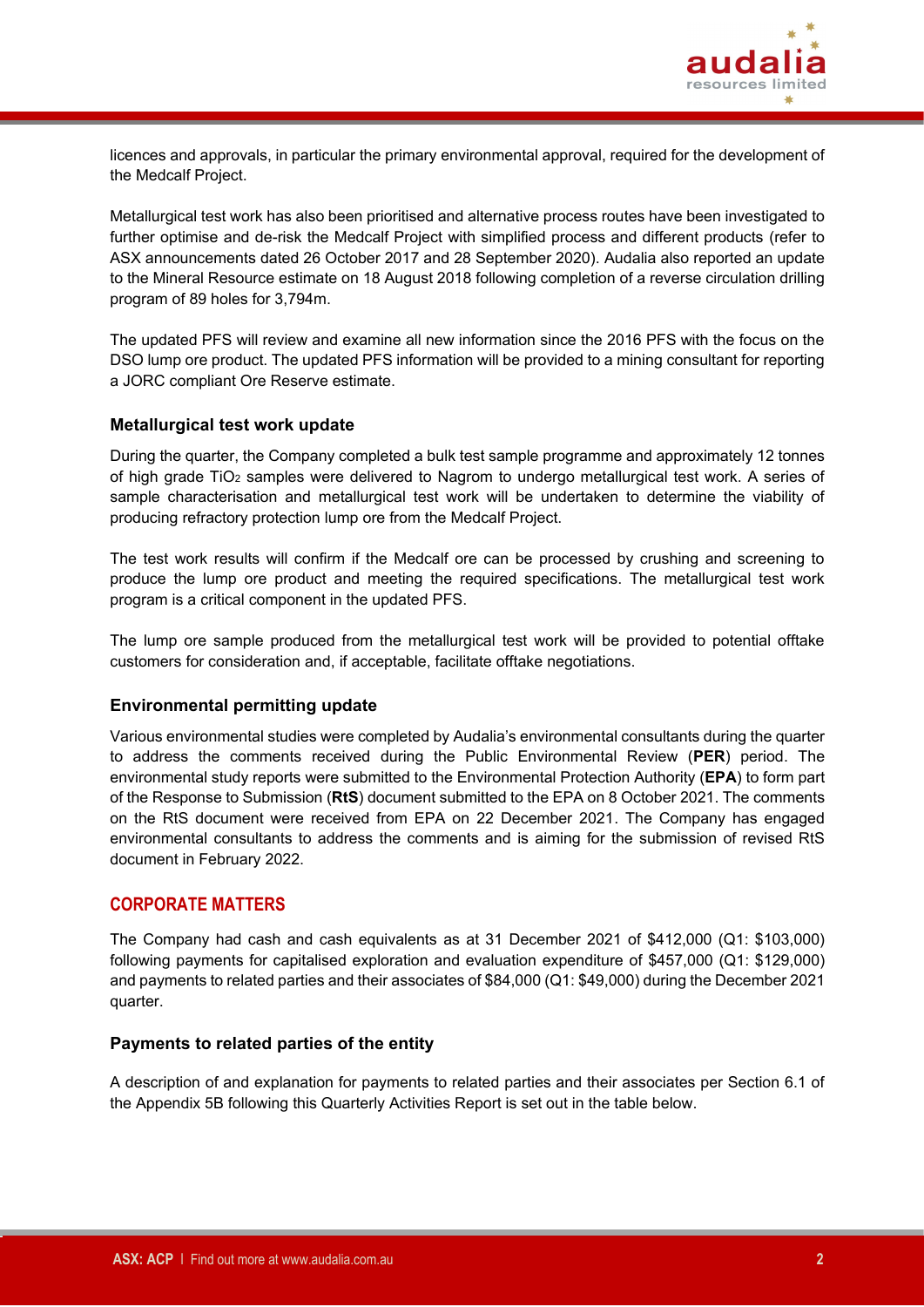

|                                                                      | Current<br>quarter | <b>Previous</b><br>quarter |
|----------------------------------------------------------------------|--------------------|----------------------------|
| Payments to related parties of the entity and their associates       | \$A'000            | \$A'000                    |
| <b>Directors' remuneration</b>                                       |                    |                            |
| CEO and Executive Director                                           |                    |                            |
| Non-Executive Director                                               |                    |                            |
| <b>Total Directors' remuneration</b>                                 |                    |                            |
| <b>Consultancy fees</b>                                              |                    |                            |
| CEO and Executive Director <sup>1</sup>                              | 40                 | 20                         |
| Non-Executive Director <sup>2</sup>                                  | 44                 | 29                         |
| <b>Total Consultancy fees</b>                                        | 84                 | 49                         |
|                                                                      |                    |                            |
| Total payments to related parties of the entity and their associates | 84                 | 49                         |

#### Notes:

- 1. A company associated with the CEO and Executive Director, Brent Butler, World Technical Services Group Pty Ltd, provides geological consulting services in connection with the operations of the Company. Terms for such services are based on market rates, and amounts are payable on a monthly basis.
- 2. A company associated with the Non-Executive Director, Xu (Geoffrey) Han, HQ Tech Pty Ltd, provides engineering consulting services in connection with the operations of the Company. Terms for such services are based on market rates, and amounts are payable on a monthly basis.

In October 2021, the Company negotiated access to an additional loan facility of up to \$1,000,000 from a director, Siew Swan Ong, to meet its working capital requirements (Additional Related Party Loan Facility). The Additional Related Party Loan Facility is unsecured, provided on 5% interest per annum, accruing on daily basis and payable on the repayment date of 31 January 2023, which may be extended on the same terms by mutual agreement. Full details of the Related Party Loan Facility are set out in the ASX release dated 29 October 2021.

The Company received an R&D tax incentive rebate of \$349,000 for the 2021 financial year during the December 2021 quarter.

The Company acknowledges its cash position at the end of the quarter and its estimated cash available for future operating activities. The Directors continue to assess funding alternatives to ensure the Company can continue exploration and evaluation activities at the Medcalf Project.

This announcement was authorised to be given to ASX by the Board of Directors of Audalia Resources Limited.

**Authorised by:**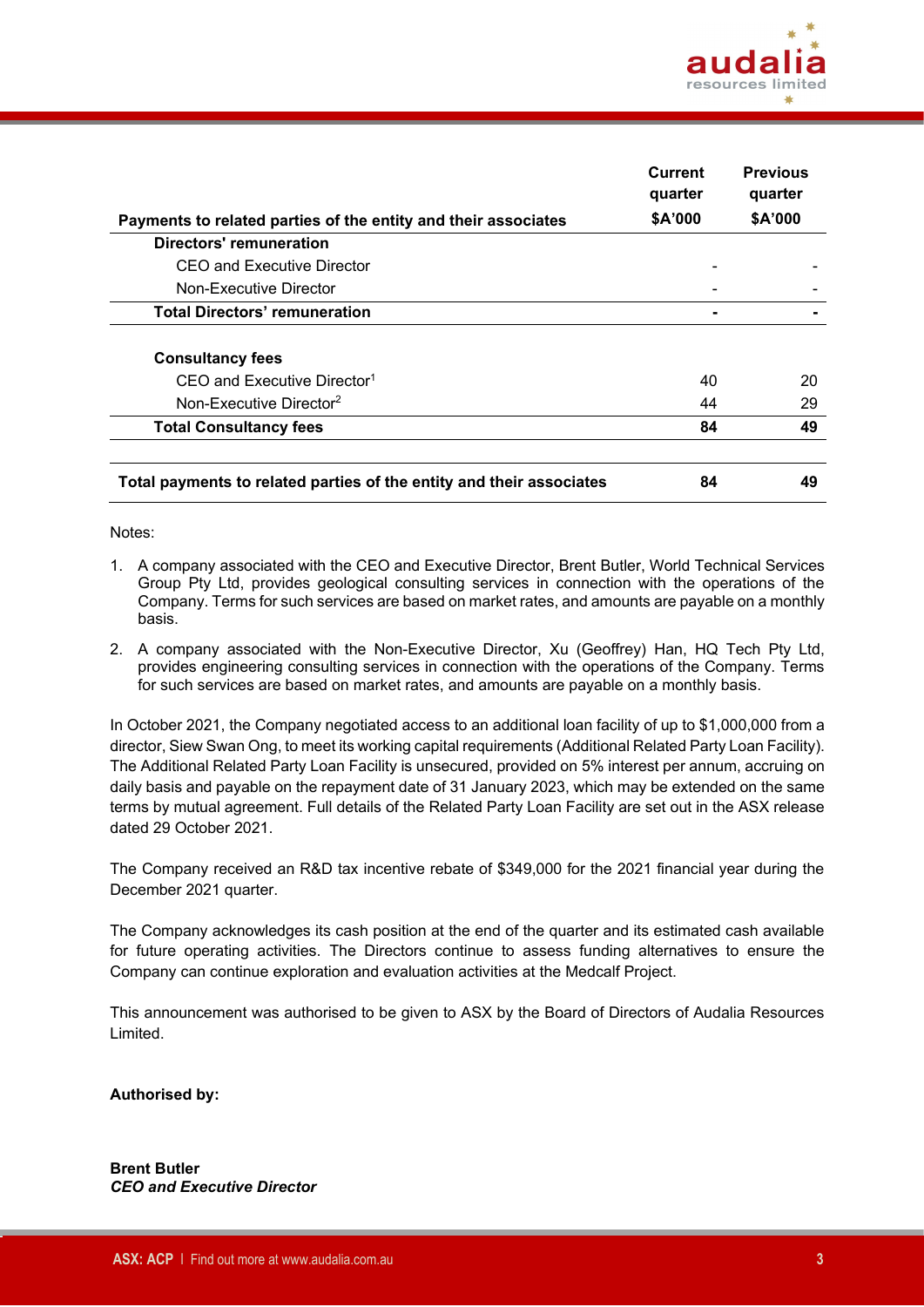

## **Schedule of Tenements as at 31 December 2021**

| Locality                       | Licence<br><b>Number</b> | <b>Registered Holder /</b><br><b>Applicant</b>         | <b>Status</b>      | Audalia's<br><b>Interest</b> |
|--------------------------------|--------------------------|--------------------------------------------------------|--------------------|------------------------------|
| <b>Western Australia</b>       |                          |                                                        |                    |                              |
| Lake Johnston<br>Lake Johnston | E63/1133<br>E63/1134     | Audalia Resources Limited<br>Audalia Resources Limited | Granted<br>Granted | 100%<br>100%                 |
| Bremer Range/<br>Lake Medcalf  | M63/656                  | Audalia Resources Limited                              | Granted            | 100%                         |
| <b>Bremer Range</b>            | E63/1855                 | Audalia Resources Limited                              | Granted            | 100%                         |
| <b>Bremer Range</b>            | L63/75                   | Audalia Resources Limited                              | Granted            | 100%                         |
| <b>Bremer Range</b>            | E63/1915                 | Audalia Resources Limited                              | Application        | $0\%$                        |
| Lake Johnston                  | G63/10                   | Audalia Resources Limited                              | Granted            | 100%                         |
| Lake Johnston                  | L63/94                   | Audalia Resources Limited                              | Granted            | 100%                         |

## **Interests in Mining Tenements Lapsed, Relinquished or Reduced for the quarter ended 31 December 2021**

Nil

### **Competent Person's Statement**

The information in this report that relates to the Exploration Results is based on information compiled by Mr Brent Butler, who is a Fellow of The Australasian Institute of Mining and Metallurgy. Mr Butler has 37 years' experience as a geologist and is CEO and Executive Director of Audalia. Mr Butler has sufficient experience which is relevant to the style of mineralisation and type of deposit under consideration and to the activity which he is undertaking to qualify as a Competent Person as defined in the 2012 edition of the 'Australasian Code for Reporting of Exploration Results, Mineral Resources and Ore Reserves' (JORC Code). Mr Butler has provided his consent to the inclusion in the report of the matters based on his information in the form and context in which it appears.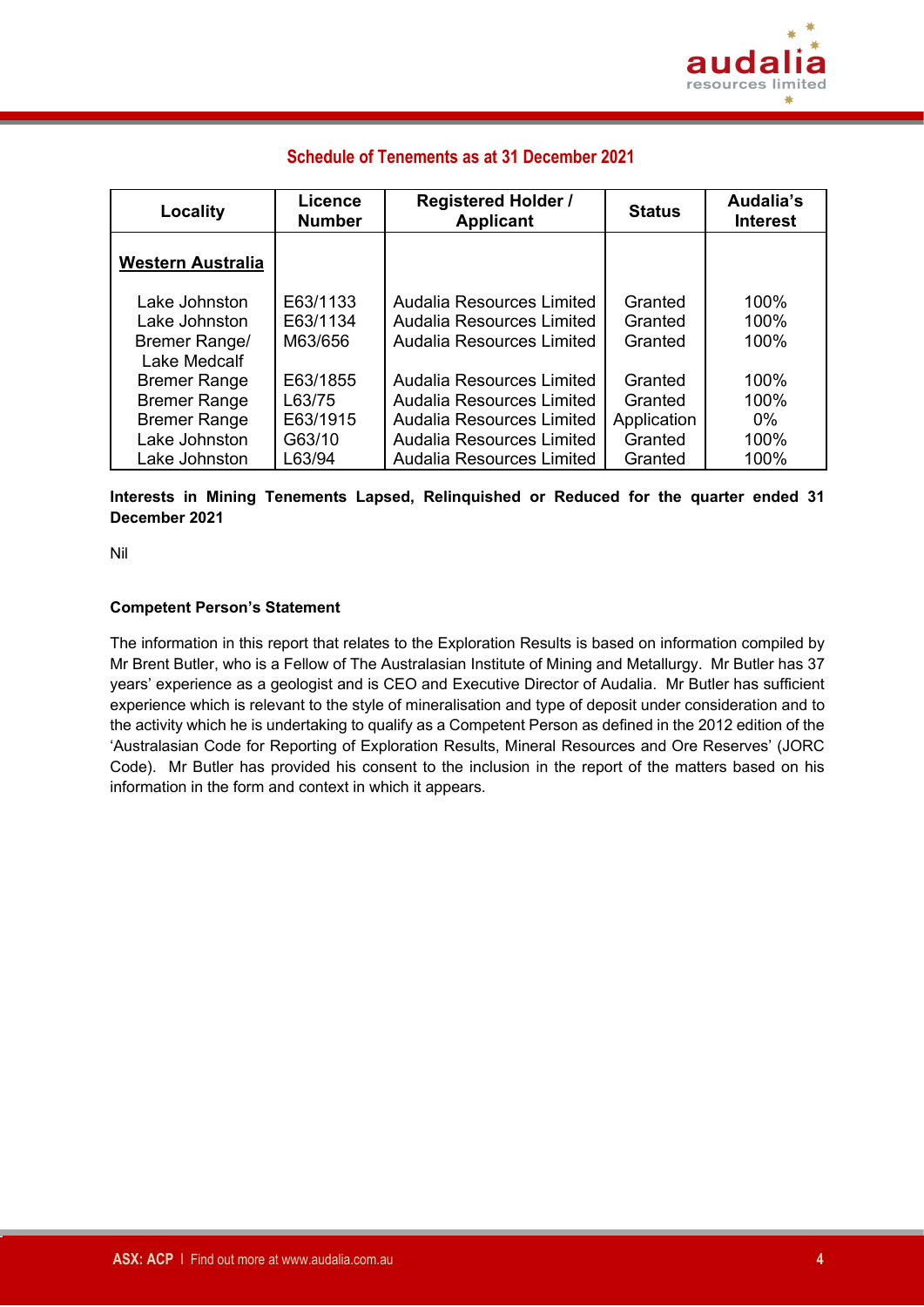## **Appendix 5B**

## **Mining exploration entity or oil and gas exploration entity quarterly cash flow report**

|     | Name of entity                                    |                                   |                                              |
|-----|---------------------------------------------------|-----------------------------------|----------------------------------------------|
|     | Audalia Resources Limited                         |                                   |                                              |
| ABN |                                                   | Quarter ended ("current quarter") |                                              |
|     | 49 146 035 690                                    | 31 December 2021                  |                                              |
|     | <b>Consolidated statement of cash flows</b>       | <b>Current quarter</b><br>\$A'000 | <b>Year to date</b><br>(6 months)<br>\$A'000 |
| 1.  | Cash flows from operating activities              |                                   |                                              |
| 1.1 | Receipts from customers                           |                                   |                                              |
| 1.2 | Payments for                                      |                                   |                                              |
|     | exploration & evaluation<br>(a)                   |                                   |                                              |
|     | development<br>(b)                                |                                   |                                              |
|     | production<br>(c)                                 |                                   |                                              |
|     | staff costs<br>(d)                                |                                   |                                              |
|     | administration and corporate costs<br>(e)         | (113)                             | (152)                                        |
| 1.3 | Dividends received (see note 3)                   |                                   |                                              |
| 1.4 | Interest received                                 |                                   |                                              |
| 1.5 | Interest and other costs of finance paid          |                                   |                                              |
| 1.6 | Income taxes paid                                 |                                   |                                              |
| 1.7 | Government grants and tax incentives              |                                   |                                              |
| 1.8 | Other (provide details if material)               |                                   |                                              |
| 1.9 | Net cash from / (used in) operating<br>activities | (113)                             | (152)                                        |
| 2.  | <b>Cash flows from investing activities</b>       |                                   |                                              |

| 2.  | <b>Cash flows from investing activities</b> |       |       |
|-----|---------------------------------------------|-------|-------|
| 2.1 | Payments to acquire or for:                 |       |       |
|     | entities<br>(a)                             |       |       |
|     | tenements<br>(b)                            |       |       |
|     | property, plant and equipment<br>(C)        |       |       |
|     | exploration & evaluation<br>(d)             | (457) | (586) |
|     | investments<br>(e)                          |       |       |
|     | other non-current assets<br>(f)             |       |       |
|     |                                             |       |       |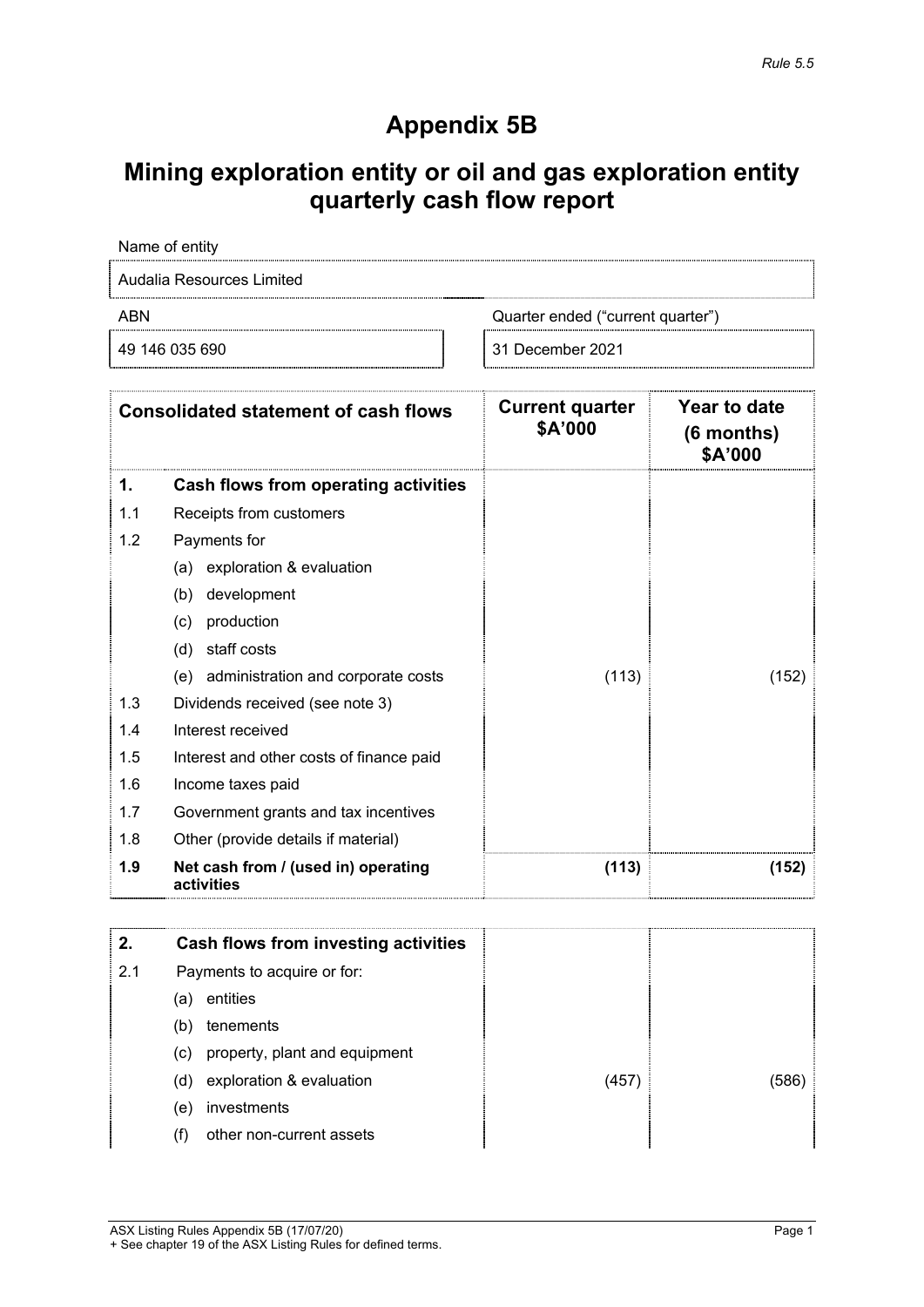|     | <b>Consolidated statement of cash flows</b>       | <b>Current quarter</b><br>\$A'000 | Year to date<br>$(6$ months)<br>\$A'000 |
|-----|---------------------------------------------------|-----------------------------------|-----------------------------------------|
| 2.2 | Proceeds from the disposal of:                    |                                   |                                         |
|     | entities<br>(a)                                   |                                   |                                         |
|     | tenements<br>(b)                                  |                                   |                                         |
|     | property, plant and equipment<br>(c)              |                                   |                                         |
|     | (d)<br>investments                                |                                   |                                         |
|     | other non-current assets<br>(e)                   |                                   |                                         |
| 2.3 | Cash flows from loans to other entities           |                                   |                                         |
| 2.4 | Dividends received (see note 3)                   |                                   |                                         |
| 2.5 | Other: Research & Development Refunds             | 349                               | 349                                     |
| 2.6 | Net cash from / (used in) investing<br>activities | (108)                             | (237)                                   |

| 3.   | Cash flows from financing activities                                                       |     |     |
|------|--------------------------------------------------------------------------------------------|-----|-----|
| 3.1  | Proceeds from issues of equity securities<br>(excluding convertible debt securities)       |     |     |
| 3.2  | Proceeds from issue of convertible debt<br>securities                                      |     |     |
| 3.3  | Proceeds from exercise of options                                                          |     |     |
| 3.4  | Transaction costs related to issues of equity<br>securities or convertible debt securities |     |     |
| 3.5  | Proceeds from borrowings                                                                   | 530 | 730 |
| 3.6  | Repayment of borrowings                                                                    |     |     |
| 3.7  | Transaction costs related to loans and<br>borrowings                                       |     |     |
| 3.8  | Dividends paid                                                                             |     |     |
| 3.9  | Other (provide details if material)                                                        |     |     |
| 3.10 | Net cash from / (used in) financing<br>activities                                          | 530 | 730 |

|     | Net increase / (decrease) in cash and<br>cash equivalents for the period |       |     |
|-----|--------------------------------------------------------------------------|-------|-----|
| 4.1 | Cash and cash equivalents at beginning of<br>period                      | 103   |     |
| 4.2 | Net cash from / (used in) operating<br>activities (item 1.9 above)       | (113) | 152 |
| 4.3 | Net cash from / (used in) investing activities<br>(item 2.6 above)       | (108) |     |
| 4.4 | Net cash from / (used in) financing activities<br>(item 3.10 above)      | 530   | 730 |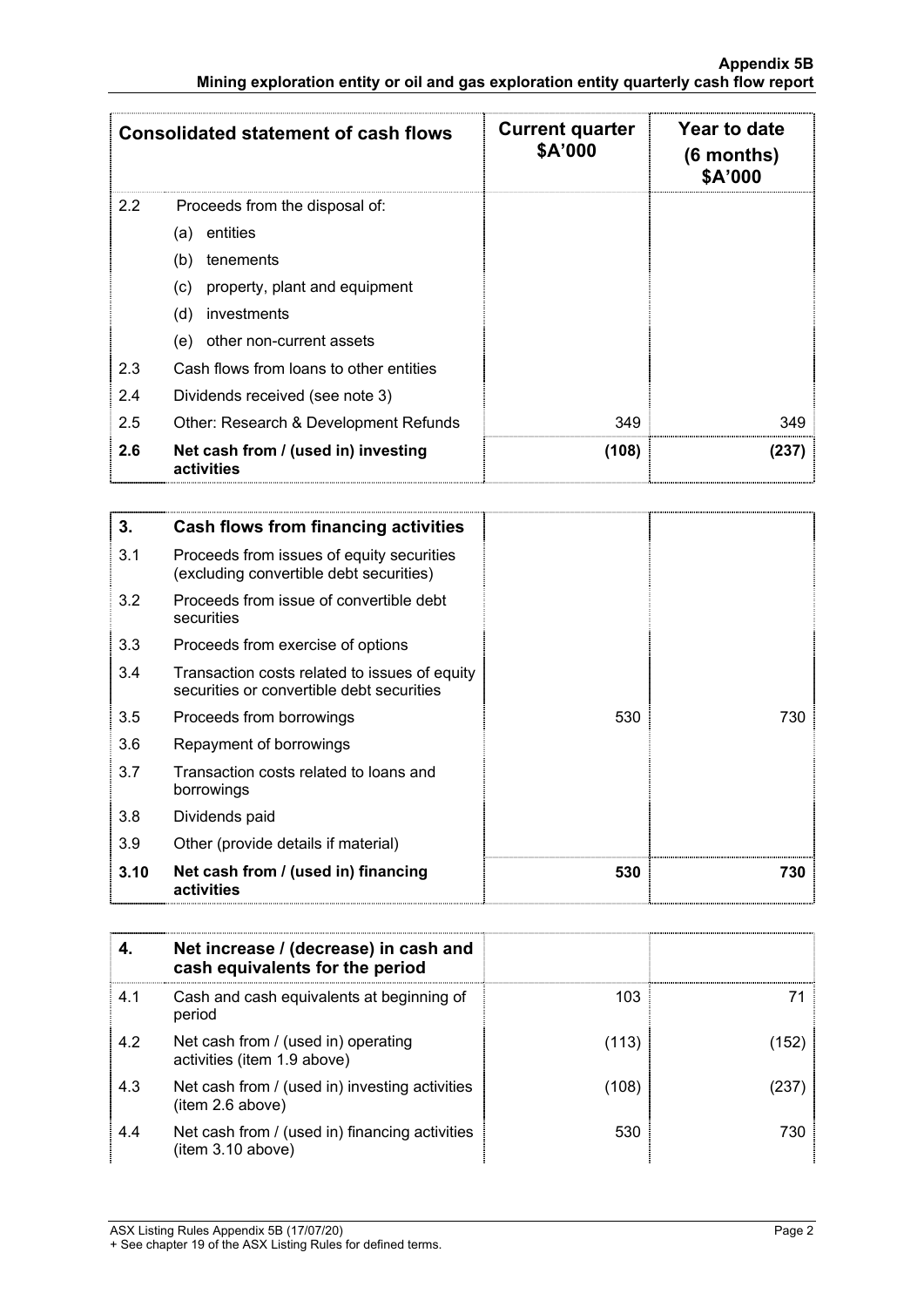|     | <b>Consolidated statement of cash flows</b>          | <b>Current quarter</b><br>\$A'000 | Year to date<br>(6 months)<br>\$A'000 |
|-----|------------------------------------------------------|-----------------------------------|---------------------------------------|
| 4.5 | Effect of movement in exchange rates on<br>cash held |                                   |                                       |
| 4.6 | Cash and cash equivalents at end of<br>period        | 412                               |                                       |

| 5.  | Reconciliation of cash and cash<br>equivalents<br>at the end of the quarter (as shown in the<br>consolidated statement of cash flows) to the<br>related items in the accounts | <b>Current quarter</b><br>\$A'000 | <b>Previous quarter</b><br>\$A'000 |
|-----|-------------------------------------------------------------------------------------------------------------------------------------------------------------------------------|-----------------------------------|------------------------------------|
| 5.1 | <b>Bank balances</b>                                                                                                                                                          | 395                               | 86                                 |
| 5.2 | Call deposits                                                                                                                                                                 | 17                                |                                    |
| 5.3 | <b>Bank overdrafts</b>                                                                                                                                                        |                                   |                                    |
| 5.4 | Other (provide details)                                                                                                                                                       |                                   |                                    |
| 5.5 | Cash and cash equivalents at end of<br>quarter (should equal item 4.6 above)                                                                                                  | 412                               | 103                                |

| 6.  | Payments to related parties of the entity and their<br>associates                                                                                           | <b>Current quarter</b><br>\$A'000 |
|-----|-------------------------------------------------------------------------------------------------------------------------------------------------------------|-----------------------------------|
| 6.1 | Aggregate amount of payments to related parties and their<br>associates included in item 1                                                                  |                                   |
| 6.2 | Aggregate amount of payments to related parties and their<br>associates included in item 2                                                                  |                                   |
|     | Note: if any amounts are shown in items 6.1 or 6.2, your quarterly activity report must include a description of, and an<br>explanation for, such payments. |                                   |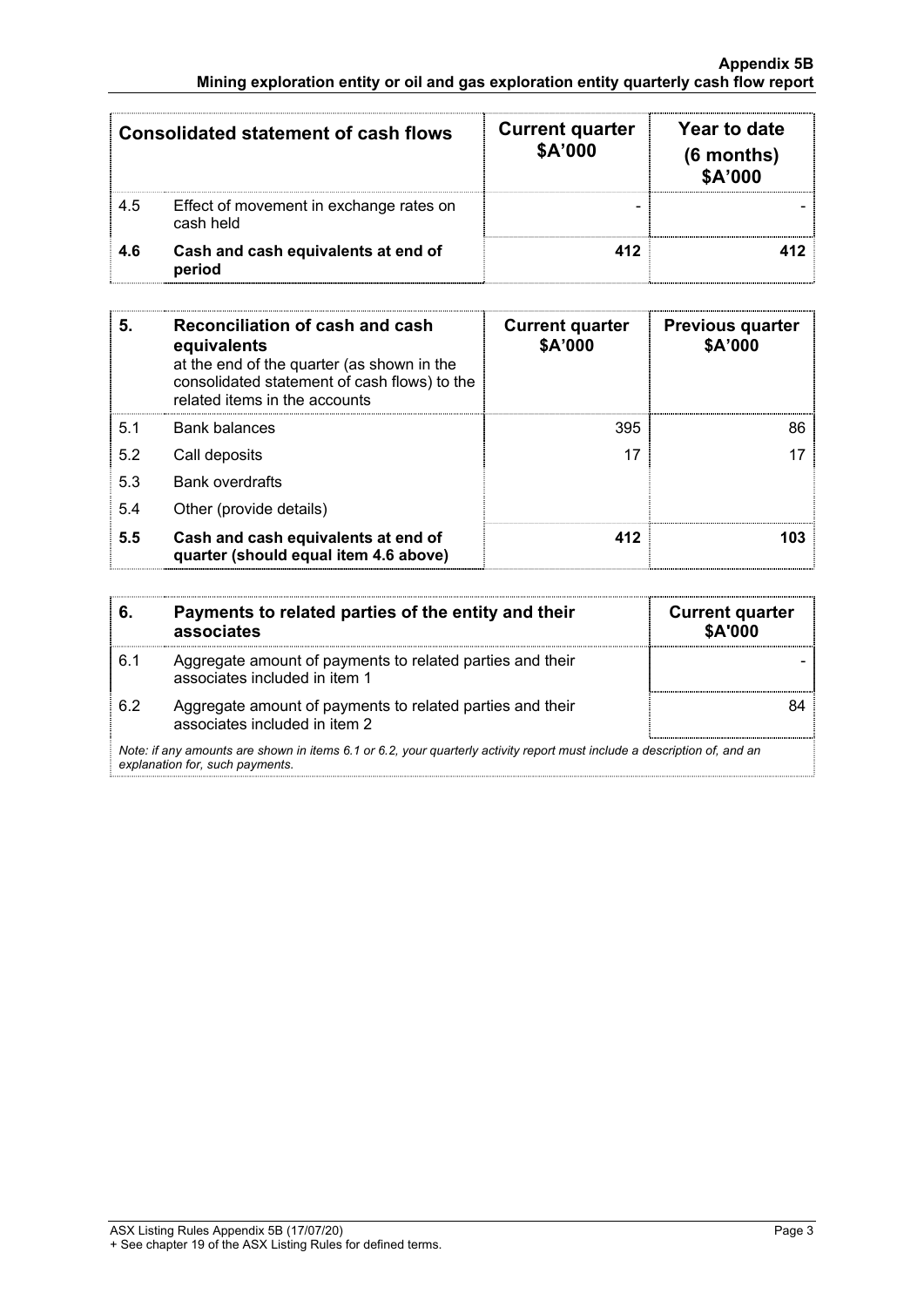| 7.  | <b>Financing facilities</b><br>Note: the term "facility' includes all forms of financing<br>arrangements available to the entity.<br>Add notes as necessary for an understanding of the<br>sources of finance available to the entity.                                                                                                                                                                                                                                                                                                                                                                                                          | <b>Total facility</b><br>amount at quarter<br>end<br>\$A'000 | Amount drawn at<br>quarter end<br>\$A'000 |
|-----|-------------------------------------------------------------------------------------------------------------------------------------------------------------------------------------------------------------------------------------------------------------------------------------------------------------------------------------------------------------------------------------------------------------------------------------------------------------------------------------------------------------------------------------------------------------------------------------------------------------------------------------------------|--------------------------------------------------------------|-------------------------------------------|
| 7.1 | Loan facilities                                                                                                                                                                                                                                                                                                                                                                                                                                                                                                                                                                                                                                 | 5,000                                                        | 4,460                                     |
| 7.2 | Credit standby arrangements                                                                                                                                                                                                                                                                                                                                                                                                                                                                                                                                                                                                                     |                                                              |                                           |
| 7.3 | Other (please specify)                                                                                                                                                                                                                                                                                                                                                                                                                                                                                                                                                                                                                          |                                                              |                                           |
| 7.4 | <b>Total financing facilities</b>                                                                                                                                                                                                                                                                                                                                                                                                                                                                                                                                                                                                               | 5,000                                                        | 4.460                                     |
| 7.5 | Unused financing facilities available at quarter end                                                                                                                                                                                                                                                                                                                                                                                                                                                                                                                                                                                            |                                                              | 540                                       |
| 7.6 | Include in the box below a description of each facility above, including the lender, interest<br>rate, maturity date and whether it is secured or unsecured. If any additional financing<br>facilities have been entered into or are proposed to be entered into after quarter end,<br>include a note providing details of those facilities as well.                                                                                                                                                                                                                                                                                            |                                                              |                                           |
|     | A \$2million loan attract an 8% interest rate per annum (compounded daily) and the drawn<br>down amount is payable in full (with accrued interest) on 21 November 2022. The amount is<br>unsecured.                                                                                                                                                                                                                                                                                                                                                                                                                                             |                                                              |                                           |
|     | A \$1million loan attracts an 10% interest rate per annum (compounded daily) and the<br>amount is payable in full (with accrued interest) on 20 November 2022. The loan is<br>unsecured.                                                                                                                                                                                                                                                                                                                                                                                                                                                        |                                                              |                                           |
|     | The Company has access to a total loan facility of up to \$1 million from a director, Siew<br>Swan Ong, to meet its working capital requirements (Related Party Loan Facility). The<br>Related Party Loan Facility is unsecured, provided on interest free and fee-free terms and<br>has a repayment date of 30 June 2022, which may be extended on the same terms by<br>mutual agreement. On 30 June 2021, the Company announced that it has negotiated the<br>extension of the repayment date to 31 January 2023. Full details of the Related Party Loan<br>Facility are set out in the ASX release dated 16 June 2020 and 28 September 2020. |                                                              |                                           |
|     | On 29 October 2021, the Company negotiated access to an additional loan facility of up to<br>\$1million with 5% interest rate per annum (compounded daily) from a director, Siew Swan<br>Ong, to meet its working capital requirements (Additional Related Party Loan Facility).<br>The Additional Related Party Loan Facility is unsecured, and the amount is payable in full<br>(with accrued interest) on 31 January 2023. Full details of the Additional Related Party Loan<br>Facility are set out in the ASX release dated 29 October 2021.                                                                                               |                                                              |                                           |

| 8.  | Estimated cash available for future operating activities                                       | \$A'000 |
|-----|------------------------------------------------------------------------------------------------|---------|
| 8.1 | Net cash from / (used in) operating activities (item 1.9)                                      | (113)   |
| 8.2 | (Payments for exploration & evaluation classified as investing<br>activities) (item $2.1(d)$ ) | (457)   |
| 8.3 | Total relevant outgoings (item $8.1 +$ item $8.2$ )                                            | (570)   |
| 8.4 | Cash and cash equivalents at quarter end (item 4.6)                                            | 412     |
| 8.5 | Unused finance facilities available at quarter end (item 7.5)                                  | 540     |
| 8.6 | Total available funding (item $8.4 +$ item $8.5$ )                                             | 952     |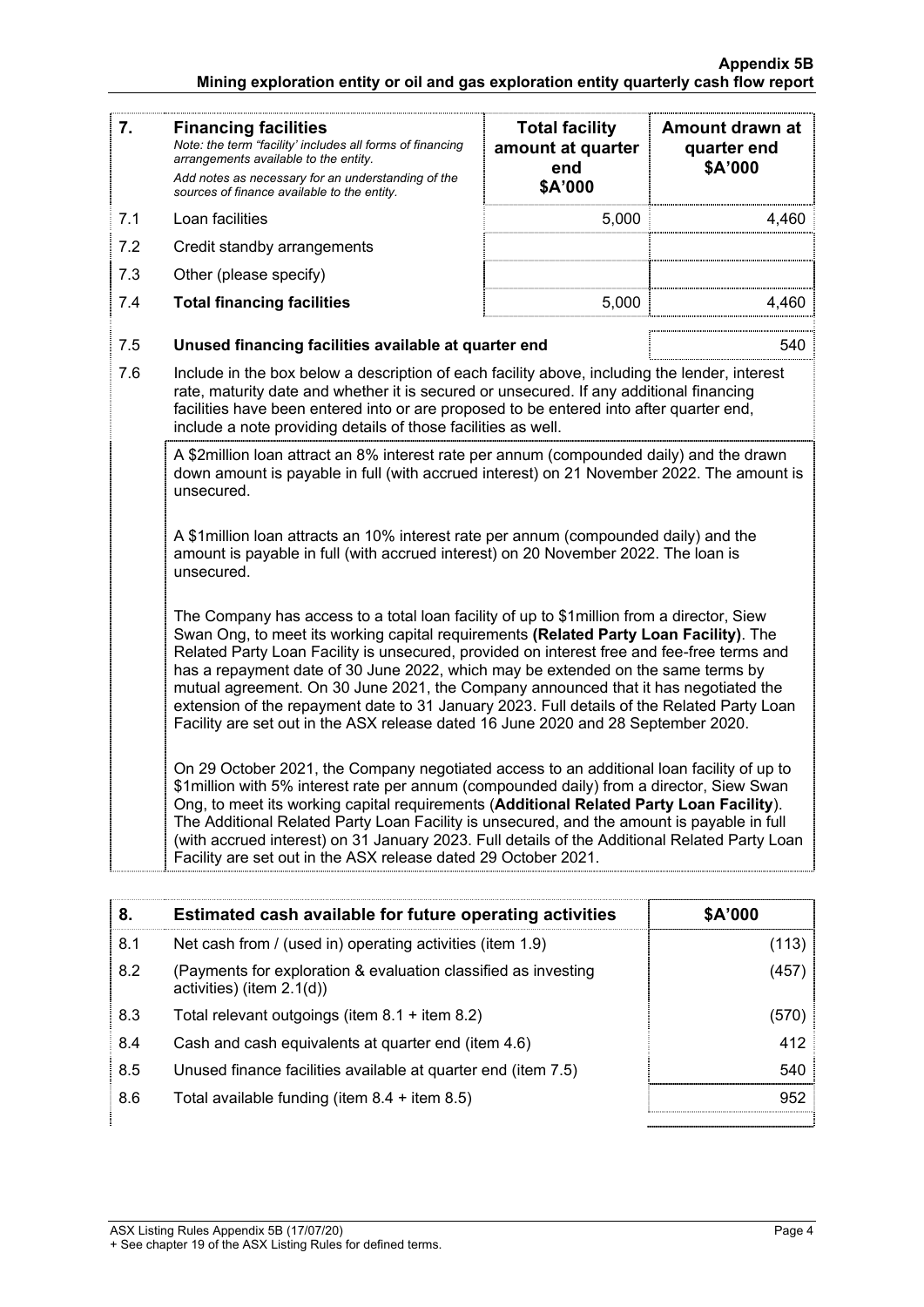| 8.7 | item $8.3$ ) | Estimated quarters of funding available (item 8.6 divided by<br>1.7                                                                                                                                                                                                                                                                                                                                                                                                                                                                                                                                                                                                                                                                                                                |
|-----|--------------|------------------------------------------------------------------------------------------------------------------------------------------------------------------------------------------------------------------------------------------------------------------------------------------------------------------------------------------------------------------------------------------------------------------------------------------------------------------------------------------------------------------------------------------------------------------------------------------------------------------------------------------------------------------------------------------------------------------------------------------------------------------------------------|
|     |              | Note: if the entity has reported positive relevant outgoings (ie a net cash inflow) in item 8.3, answer item 8.7 as "N/A".<br>Otherwise, a figure for the estimated quarters of funding available must be included in item 8.7.                                                                                                                                                                                                                                                                                                                                                                                                                                                                                                                                                    |
| 8.8 |              | If item 8.7 is less than 2 quarters, please provide answers to the following questions:                                                                                                                                                                                                                                                                                                                                                                                                                                                                                                                                                                                                                                                                                            |
|     | 8.8.1        | Does the entity expect that it will continue to have the current level of net operating<br>cash flows for the time being and, if not, why not?                                                                                                                                                                                                                                                                                                                                                                                                                                                                                                                                                                                                                                     |
|     |              | Answer: Audalia is in the exploration and evaluation phase of its flagship Medcalf Project<br>and as a result, expects to have negative operating cash flows for the time being.                                                                                                                                                                                                                                                                                                                                                                                                                                                                                                                                                                                                   |
|     | 8.8.2        | Has the entity taken any steps, or does it propose to take any steps, to raise further<br>cash to fund its operations and, if so, what are those steps and how likely does it<br>believe that they will be successful?                                                                                                                                                                                                                                                                                                                                                                                                                                                                                                                                                             |
|     |              | Answer: Audalia manages its cash flow through ongoing budgeting, forecasting and<br>financial reporting processes, using that information to make decisions about the<br>Company's activities and to determine the form and timing of funding for those<br>activities. Audalia has been able to demonstrate a record of securing funds when<br>required (refer to ASX announcements dated 30 November 2020 - Completion of<br>Placement of \$400,000, 28 September 2020 and 16 June 2020 - Funding Update, 6<br>March 2020 - Completion of Placement of \$360,000, 11 July 2019 - Update on<br>funding and capital raising, 20 June 2018 - Shortfall on entitlement issue and 16<br>March 2018 – Update on Funding) and is confident that it will be able to continue to<br>do so. |
|     | 8.8.3        | Does the entity expect to be able to continue its operations and to meet its business<br>objectives and, if so, on what basis?                                                                                                                                                                                                                                                                                                                                                                                                                                                                                                                                                                                                                                                     |
|     |              | Answer: The Company expects to continue its operations and to meet its business<br>objectives as it is confident that it will be able to continue to raise funds as and<br>when required. This expectation is based on past experience (as noted above) and<br>because Audalia continues to have the support of its major shareholders and<br>lenders to continue to advance the approvals for the Medcalf Project (refer to ASX<br>announcements dated 29 October 2021 - Update on Funding, 30 June 2021 -<br>Update on Loan Facilities, 20 January 2021 - Update on Loan Facilities, 28<br>September 2020, 16 June 2020 - Funding Update, 29 July 2019 - Update on Loan<br>Facilities and 16 March 2018 - Update on Funding.                                                     |
|     |              | Note: where item 8.7 is less than 2 quarters, all of questions 8.8.1, 8.8.2 and 8.8.3 above must be answered.                                                                                                                                                                                                                                                                                                                                                                                                                                                                                                                                                                                                                                                                      |

## **Compliance statement**

- 1 This statement has been prepared in accordance with accounting standards and policies which comply with Listing Rule 19.11A.
- 2 This statement gives a true and fair view of the matters disclosed.

Date: **31 January 2022**

## Authorised by: **The Board of Directors**

(Name of body or officer authorising release – see note 4)